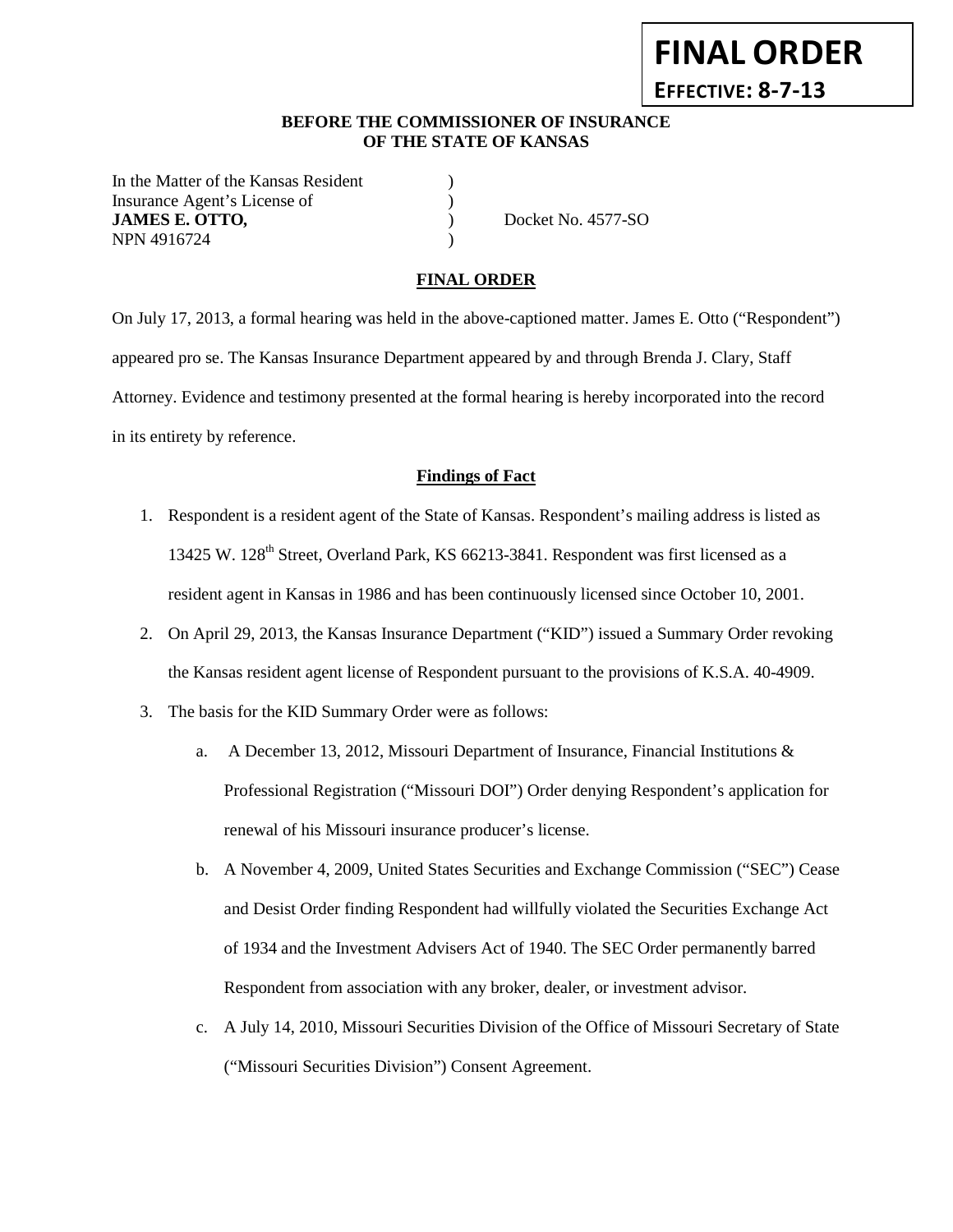- d. An August 17, 2011, Kansas Securities Commissioner ("Kansas Securities") Consent Agreement.
- 4. Respondent failed to report the SEC, Missouri Securities Division and Kansas Securities Division Orders to the Missouri DOI as required by Missouri law.
- 5. Respondent failed to report all of the above-cited actions to KID within 30 days of the Final Orders.
- 6. Respondent testified at the formal hearing that he did not report the actions to KID as required by Kansas law. Respondent also testified that he assumed the Orders had been reported by the respective agencies and, therefore, he did not self- report.
- 7. Respondent timely requested a hearing on the Summary Order.

# **Applicable Law**

The law applicable to this matter states in pertinent part:

- 1. K.S.A. 40-4909(a) "The Commissioner may deny, suspend, revoke, or refuse renewal of any license issued under this act if the Commissioner finds that the applicant or license holder has:
	- (2) Violated:
		- (A) Any provision of Chapter 40 of the Kansas Statutes Annotated, and amendments thereto, or any rule and regulation promulgated thereunder…
		- $(C)$  [a]ny insurance law or regulation of another state...
	- (8) Used fraudulent, coercive, or dishonest practice or demonstrated any incompetence, untrustworthiness or financial irresponsibility in the conduct of business in this state or elsewhere…
	- (9) Had an insurance agent license, or its equivalent, denied, suspended or revoked in any other state, district, or territory."
- 2. K.A.R. 40-7-9 "Each person licensed in this state as an insurance agent shall report the following to the commissioner of insurance within 30 days of occurrence:
	- (a) Each disciplinary action on the agent's license or licenses by the insurance regulatory agency of any other state or territory of the United States;
	- (b) Each disciplinary action on an occupational license held by the licensee, other than an insurance agent's license, by the appropriate regulatory authority of this or any other jurisdiction..."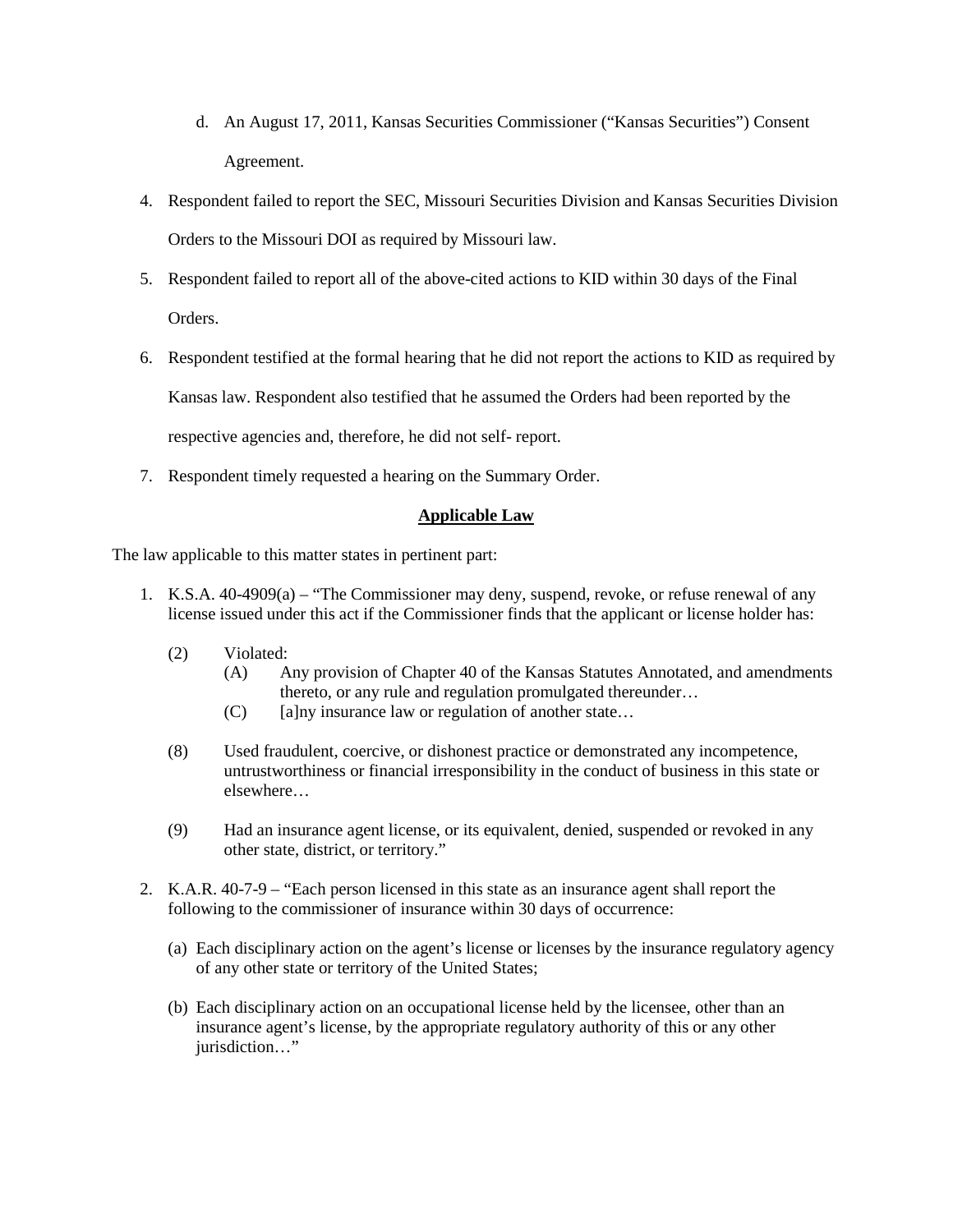#### **Policy Reasons**

The Commissioner finds it is the public policy of the Kansas Insurance Department to protect the public health, safety and welfare of Kansas citizens in the business of insurance by ensuring compliance with all applicable insurance laws.

### **Conclusions of Law**

- 1. Denial of Respondent's insurance agent license by the Missouri DOI constitutes a violation of K.S.A. 40-4909(a)(9).
- 2. Revocation of Respondent's license by the Missouri Securities Division via Consent Order constitutes a violation of K.S.A. 40-4909(a)(8).
- 3. Revocation of Respondent's license by Kansas Securities via Consent Order constitutes a violation of K.S.A. 40-4909(a)(8).
- 4. Revocation of Respondent's license by the SEC via Consent Order constitutes a violation of K.S.A. 40-4909(a)(8).
- 5. Respondent's failure to report the action of the Missouri DOI to KID constitutes a violation of K.A.R. 40-7-9(a) and K.S.A. 40-4909(2)(A).
- 6. Respondent's failure to report the actions of the Missouri Securities Division, Kansas Securities, and the SEC constitute a violation of K.A.R. 40-7-9(b).

For the above-stated reasons, the Respondent's Kansas Resident Insurance Agent's License is hereby

### **REVOKED**.

# **IT IS SO ORDERED THIS \_\_7th\_\_\_ DAY OF \_\_\_\_August\_\_\_\_, 2013, IN THE CITY OF TOPEKA, COUNTY OF SHAWNEE, STATE OF KANSAS.**



 $\frac{1}{s}$  Zacharyl J.C. Anshutz Zachary J.C. Anshutz Assistant Commissioner Hearing Officer